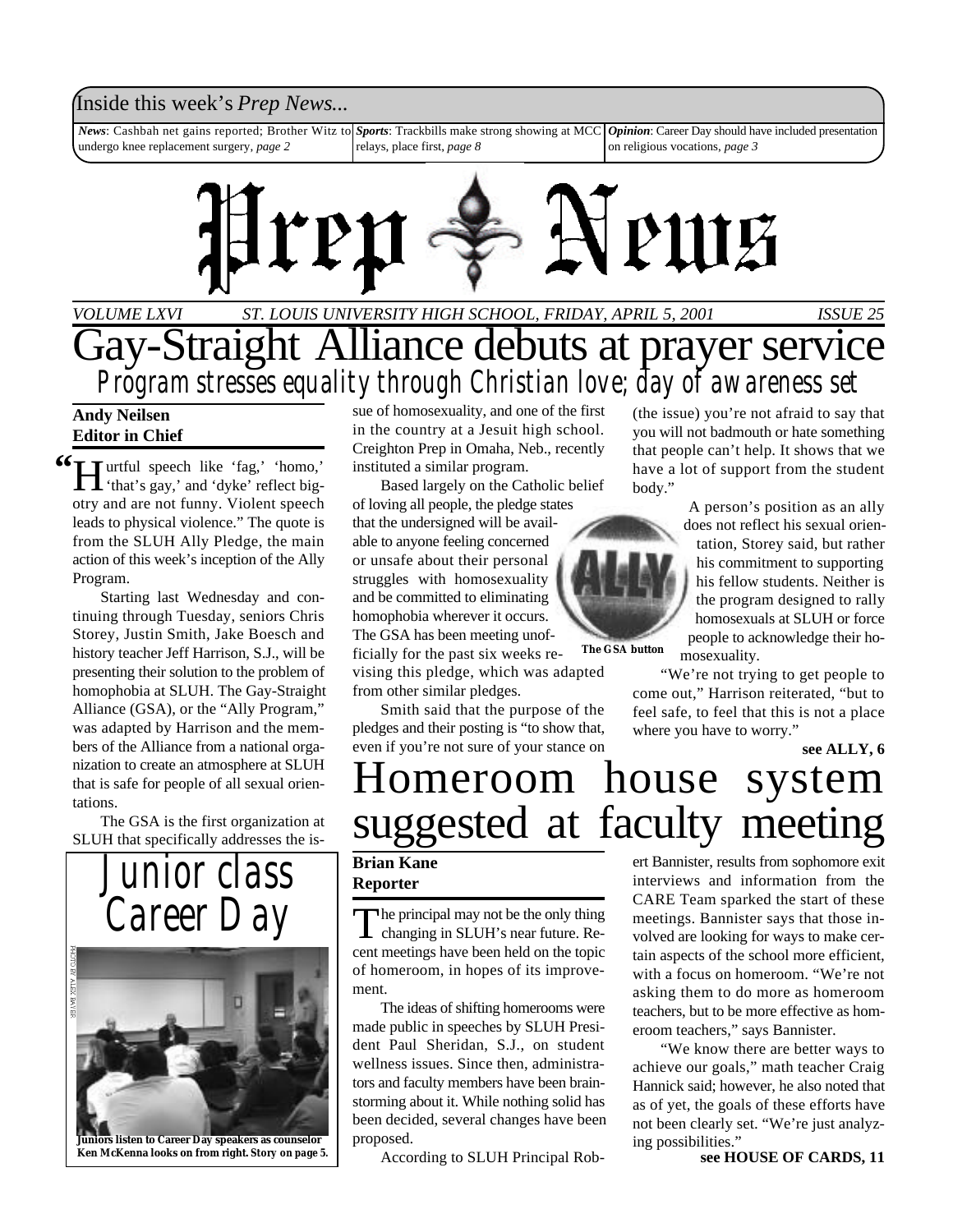## **News** April 5, 2002 Computers in lab used to view pornography *Six of 32 computers accessed pornographic websites within 8 days*

### **Matt Hoffman Core Staff**

E veryone has heard stories one time or another about pornography at Saint Louis University High. The *Prep News* conducted an investigation in the eastern room of the basement computer lab to find out if such rumors were true. Eight days after deleting all cookies (small pieces of information left from websites that were accessed) and clearing histories (list of all the websites the computer accessed) on all of the computers that had internet access, 6 of the 32 computers were found to have pornography or evidence of pornography on them. *Prep News* staff members were unable to access the internet on 3 computers. Cookies could not be accessed on 6 of the computers, and 10 computers had had their histories deleted at least once during the period of the investigation.

Computer teacher Steve Nicollerat

said, "It doesn't suprise me that there's (pornography) on (the computers)." However, Nicollerat was surprised that in a time frame of only eight days, six computers had traces of pornography. Nicollerat added, "I think that any time you have kids, computers and internet access, it's a potential concern."

Student reaction to the problem of pornography being accessed in the computer lab is somewhat mixed. "It doesn't really happen that much. When it happens it's accidental," said one student who usually spends his activity and free periods in the computer lab. He added, "If it happens, it probably happens when there are not many people in the computer lab, maybe during free periods."

One student who admits having looked at pornography in the computer lab before said, "(People look at pornography) all the time." He contributed the deleted histories to students covering up pornography sites, or other objectionable

## Cashbah '02 nets \$333,000 *Direct donations help top last year's total*

### **Patrick Meek Core Staff**

 $\sum_{i=1}^{n}$  Then most people are asked what they would do if they were given \$333,000, they would be unable to answer. However, when St. Louis U. High was confronted with this problem after this year's Cashbah, they knew exactly what to do: give it back to the students.

On Saturday, March 16, St. Louis U. High hosted 760 of its benefectors and alumni for the annual Cashbah dinner and auction.

The evening started at 4:30 p.m., when the benefectors arrived and attended Mass in the Student Chapel, celebrated by President Paul Sheridian S.J. Following the Liturgy, the doors of the gym, decorated with the theme of "Reach for the Stars," were opened. After everyone sat down at their seats Sheridan said grace and dinners were served. After dinner came the main event of the evening: the oral auction.

Going into the night there were concerns among the administration that the night would not be as profitable as previous years. These concerns were a result of economic downfalls which have plagued the U.S. economy in recent months.

However, thanks to what Vice President of Advancement Thom Digman attributed to the loyalty of " very generous" alumni, the school was able to set a new record for net profits at Cashbah, exceeding last year's total of \$325,000.

Sherdian reaffirmed this point by saying, "They know it has been a difficult year for us in terms of finances because of the economy. They are very good people, very selfless."

> One of the ways that SLUH was able **see COMMUNITY CHEST, 3**

sites they had visited. He added, "It's definitely more than 6 computers that have accessed pornography."

Six computers containing traces of pornography, however, leave questions unanswered and problems unsolved.

Nicollerat, fellow computer teacher Tim Rittenhouse and computer consultant Bob Overkamp believe that restricting access on the internet by installing programs that block certain sites is harmful to student developement regarding computers. "We wanted to teach responsibility by the ability to make choices," said Nicollerat. Even programs that are designed to prevent people from accessing pornography are not foolproof. Rittenhouse stresses that a person who is looking for pornography will almost always find it.

In addition, it is nearly impossible to tell who was accessing pornography, and difficult to find out when they accessed it. **see COMPUTERS, 11**

WITZ SLATED FOR DOUBLE KNEE REPLACEMENT ON APRIL 15

### **Dan Butler Core Staff**

S LUH's vaunted rec-room caretaker<br>and Cashbah furniture restorer,  $\sum$  and Cashbah furniture restorer, Brother Richard Witzofsky, S.J. will undergo double knee replacement surgery later this month. After suffering from arthritic conditions in his knees for many years, doctors have finally recommended complete replacement of both joints. The recovery time is unknown, so Witz will be absent from school indefinitely after the operation takes place on April 15.

Witz's arthritis has become more and more severe recently, with the pain re **see LEG-BONE, 3**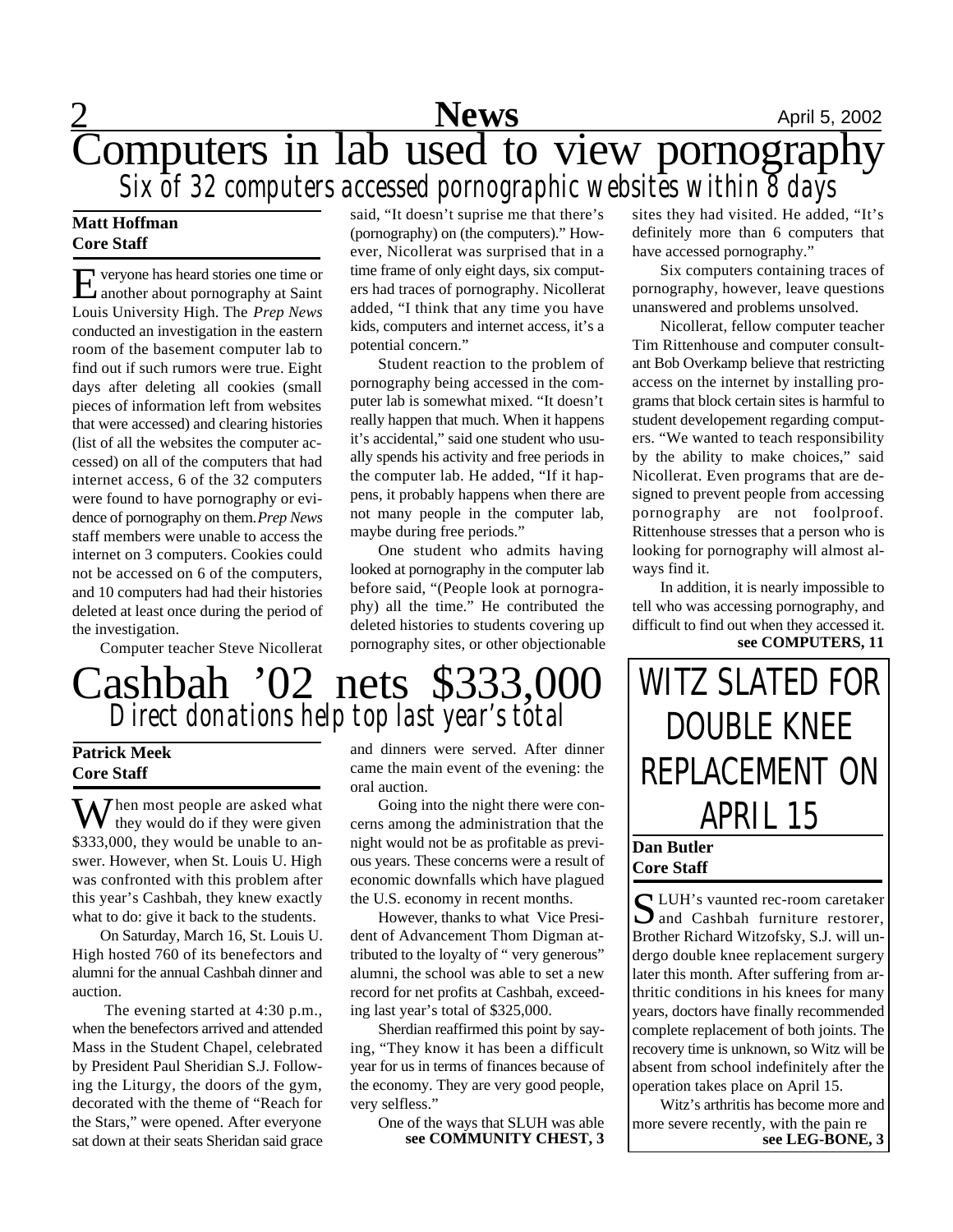## April 5, 2002 **Opinion** 3

## LETTERS TO THE EDITOR Career Day should have included religious vocations

To the Editor:

I am writing to voice a concern of mine regarding the Junior Career Day. I will not question the motivation for the day or even the impact that it might have on a student's life, as many people have. I will, however, question the choices given to students as

viable career options. I remember being surprised as I stared at the Career Day Survey for the first time. Many honorable careers were present on the sheet: education, medicine, law, technology, and business, just to name a few. The counseling department, I thought to myself, must have made an error in judgement which I could easily fix by filling out

the 'Other' category on my sheet. The main topic I filled out as 'Religious Vocation.' My three subsets were the three main religious orders in the church: Jesuit, Archdiocesan, and Redemptorist. I know that, along with myself, there are a number of students in the junior class considering the religious vocation.

Soon after filling out this survey, I received a note in homeroom telling me to report to the counseling office. Once there, I was told to alter my answer to the survey. They said that there were not enough people interested in religious life for them

to set up a session for it.

I believe SLUH, along with other Catholic high schools in America, has a duty to take a special interest in promoting the religious life to its students. If you were to read the St. Louis University High School Mission Statement, you would find that the "members (of SLUH) strive to grow in their personal compe-

*"I believe that if the religious life were given as an option in the survey, more students would have chosen it."*

tence and in their commitment to building Christ's Kindgdom of justice, love and peace." We, as members of SLUH, must develop "our gifts for the service of God and others." The priesthood, despite recent controversy, is a life in which the values stated above become the paramount objective for an individual.

I will never say that, for some

reason, priesthood is a better career path than the thousands of options available. I will say that promoting the religious life should be important to a Catholic school which claims that the chapel is the center of all that goes on in the school. I believe that if the religious life were given as an option in the survey, more students would have chosen it. Who knows? Maybe that simple prodding could reveal to someone their calling towards priesthood. SLUH must begin to show its students the possibility of religious life.

Dan Sinnett '03

### COMMUNITY CHES

#### (from 2)

achieve this record was by instituting a fundraising method called Fund-A-Need, in which the auctioneer called for cash donations for scholarships. This new method was devised a month ago by Sherdan and Digman. "The insight there was to ask for direct help," said Sheridan. Sheridan came up with the idea after hearing about it from one of his friends when they saw it being done at Boys' Hope/Girls' Hope auction. Sherdan said the idea "appealed" to him and Digman. Thanks to this effort, the school was able to make \$31,000 in less than a half hour.

Throughout the evening several key items were sold that also helped bloster the sum. One of these packages was an allexpenses paid trip to the 2003 Super Bowl. The package included tickets, air fare, hotel accommodations, and transportation in San Deigo. Another big ticket item which helped bring in money was a sit-down dinner with Cardinals' Manager Tony LaRussa.

For the past year, the Mothers' Club, under the leadership of Carolyn Farrell and Debbie Newbold, have been working tirelessly to put together the night. With the help of 450 volunteers and countless hours of preparation, the night came together with great success. "I thought the economy would hurt us," said

Newbold, "but I am happy it didn't." Newbold also went on to say that she thought it turned out to be a "wonderful night."

Helping the mothers out that evening were dozens of students who volunteered their night to help their school out. Ralph Houlihan S.J., who helped organize the students along with Jim Knapp S.J., thought the volunteers did "very well and came up with some good suggestions for next year."



**Senior Chris Finney announces a bid.**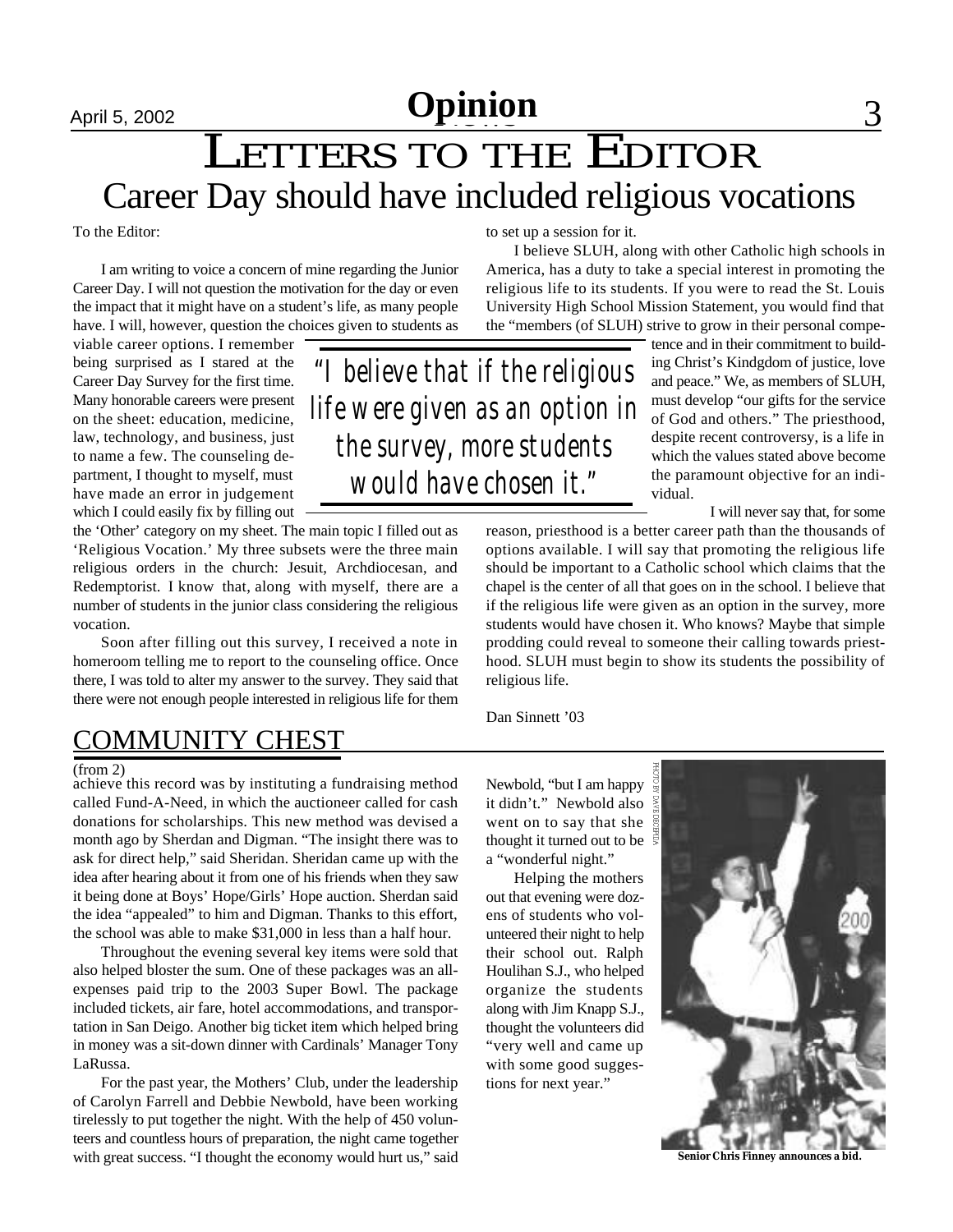## <u>4</u> **News** <u>April 5, 2002</u> Sciencebills trek mountains of New Mexico

### **Paul Hogrebe Reporter**

 $\sum$  hile most students saw spring break as an opportunity to stay at home and recuperate from the third quarter, a group of Science Club and OEC members opted to spend their precious free time in a much different manner, backpacking through Bandelier National Monument.

On March 23, a collection of resident outdoor enthusiasts embarked on a fiveday trek in the New Mexican wilderness. The group of 16 students and five adults had been preparing for months in advance, and had high expectations for the trip. The trip's architect and expedition leader, Steve Kuensting, stated, "I only hope the weather holds out," especially in light of the inexperience of some of the participants. Whether totally ready or not, the backpackers headed west. In a caravan of three school vehicles, the vagabonds reached their destination in roughly a day and a half.

The scenery at Bandelier did not disappoint as the crew immersed themselves in the pristine frontier wilderness. Surrounded by dry shrubs and cacti on the dry mesas, or ancient ponderosa pine in the shade-saturated canyons, there was an environment to fit everyone's tastes. With porous sandstone bluffs, impressive waterfalls, and ancient Anasazi ruins, there were countless postcard-quality photo opportunities. While no hiker spotted a mountain lion or notorious black bear, wildlife sightings did include indigenous deer, squirrels, and bird species.

There was some snowfall the first day in the backcountry, but precipitation ceased for the remainder of the week. Even with the good weather, the hikers still had to act responsibly, according to the demands of a very unforgiving landscape. Being in a desert environment, campers conserved precious water and transported the heavy substance from location to location if there was no source nearby.

On steep grades, balance was a concern for some students, especially when they were toting around anywhere be-

tween 1 and 2 gallons of water. On one specific occasion, the pack-laden Jr. Bills had to descend an over 700-foot slope, only to ascend its twin minutes later. This proved especially difficult for some, considering it occurred towards the end of the trip, with overloaded packs, and at an elevation thousands of feet above sea level. Junior Greg Stahl summed up the group's opinion about the challenge saying, "The trip seemed more worthwhile after that 700-foot climb."

While water is water no matter where you are (after having been filtered and treated with iodine, of course), the meals the crew ate in the desert were far different than any fast-food morsel or home cooked feast. Students were encouraged to eat plenty of carbohydrates, found in the Power Bars, ramen noodles, and oatmeal that resided in most every hiker's pack. For those who wanted a small slice of homestyle luxury, freeze-dried meals and desserts provided students with a high calorie, not to mention highly-priced, meal.

There were no serious injuries besides the anticipated blisters, scrapes, and upset stomachs that accompany a trip of this nature, and was in that regard a success. In general, everything went smoothly considering all the things that could go wrong when one leads high school students miles into the desert wilderness. Kuensting stated, "The people were great, the weather was great, and the scenery was phenomenal. It all came together perfectly."

Spring break provides students with a cessation of the relative stress of school, but the Science Club and OEC members who went on this trip took this opportunity to another level. Stripping life down to its simplest terms, participants found the peace that stems from simple camaraderie with other people and harmony with nature. That said though, senior Greg Westrich commented at the end of the trip, "We're ready to get back on our regular schedules," a sentiment shared by the entire crew.

# ACES travels to Dallas

### **Josh Saleem Reporter**

Diversity is a word we hear thrown<br>around a lot in school, at home, and iversity is a word we hear thrown in the media. But what does this word mean and how does it apply to students at SLUH? Three weekends ago a group of Jr. Billikens traveled to Dallas, Texas in order to discuss this very topic.

The group, made up of twelve upperclassmen members of the Association for Cultural Enrichment at SLUH (ACES), participated in the first annual Jesuit Student Diversity Conference hosted by Dallas Jesuit Prep, SLUH's Jesuit counterparts in Texas. Director of Diversity and ACES moderator Spencer McCall said the conference was "a ground-breaking event for Jesuit high schools. We tackled issues steming from cultural diversity to gender biases."

Representatives from several other Jesuit schools were in attendence, includ-

ing students from Marquette, Creighton, Loyola-New Orleans, Xavier, Brebuf, Loyola-Chicago, Ignatius, and Ursuline, a non-Jesuit all-girls school in Dallas. Each school sent students involved in diversity awareness to present ways in which they deal with issues concerning diversity at their respective schools.

The first day of the conference was dedicated to hour-long presentations from each school followed by a brief dialogue about each one. Said senior Chris Carter, "It was good to hear from peers so much like us in the issues they face but at the same time coming from different backgrounds." Topics ranging from homosexuality to why minorities sit together at lunch were discussed during the day long session.

"It was interesting and comforting to know that other Jesuit high schools, regardless of school make up—all-girl, allboy, co-ed—are experiencing the same **see ACES, 9**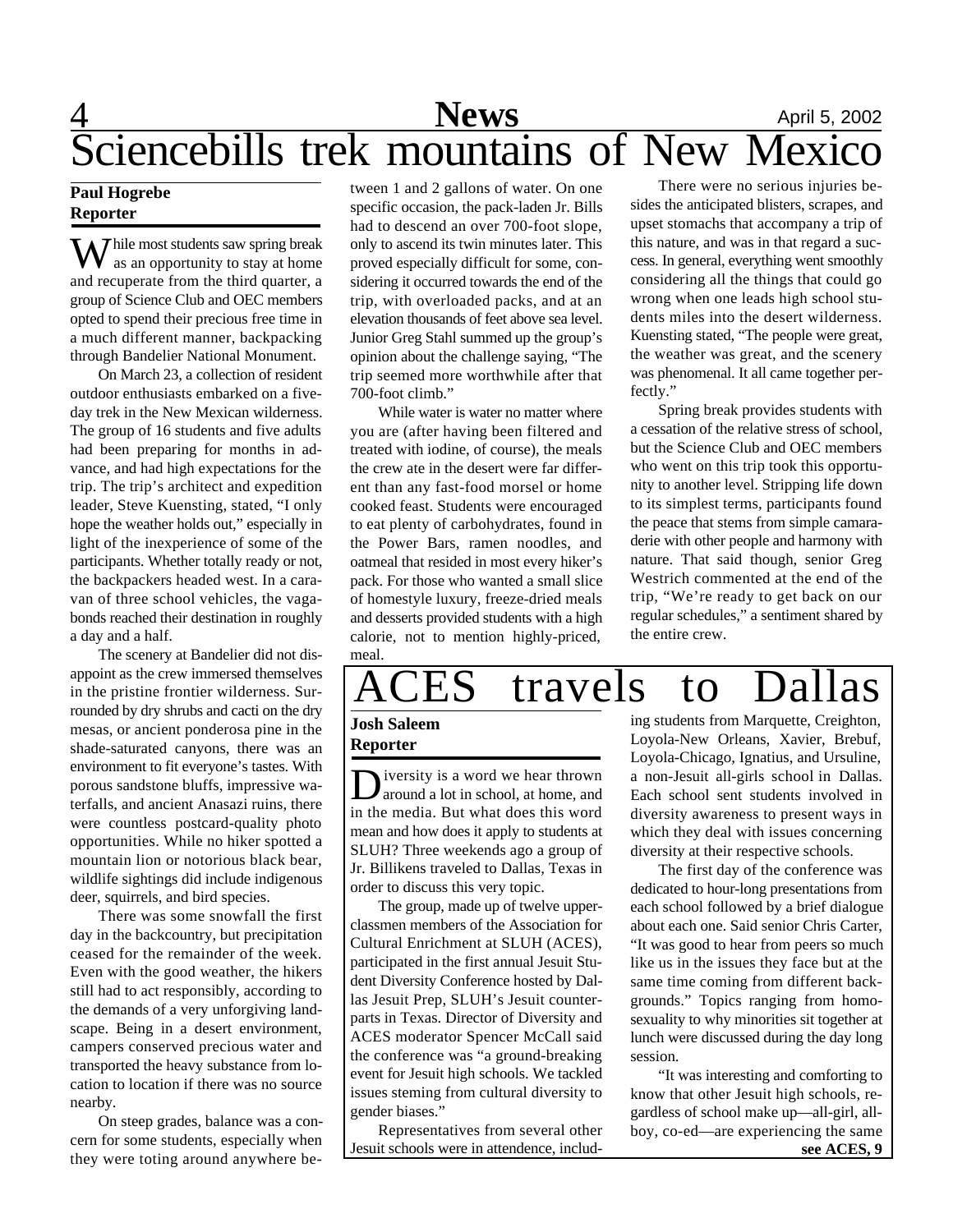## April 5, 2002 **News** 5 Twenty speakers introduce juniors to careers

### **Tim Piechowski Core Staff**

**7** ednesday, after school, professionals from multiple industries came to SLUH to speak to the junior class about possible career paths for the future. The presenters spoke in groups of two or three, based on their general industries.

There were a total of twenty speakers in seven groups, including Business and Management, Law and Law Enforcement, Health and Medical, and Engineering and Computer Science. There were also speakers from the Education and Sports Medicine, Arts and Architecture, and Communications-Media industries. The lineup of speakers was impressive and included a family practitioner, a journalist from the *Post-Dispatch*, a banker from Bank of America, the Director of Sports Medicine at Saint Louis Universtiy, and the Chief of Police of the city of Washington, Mo.

Juniors were allowed to choose two of the seven aforementioned categories. Many found that the seminars they attended were very informative.

Jon Mills, who attended both the Education and Sports Medicine seminar and the Medical seminar, said that he enjoyed Career Day as "(he) got a sense of what (he) could get into."

Mills added that he never realized the problems insurance companies present to doctors. The companies continually reduce patient benefits and refuse to pay the doctor more than a preset amount. "It made me think twice about becoming a doctor," said Mills of the seminar. He also noted, however, that he liked his education seminar better, finding that while teachers certainly don't get rich through their work, it is a fulfilling profession.

Brian Prosperi stated that he was impressed by how much information the presenters had to offer about their professions. Prosperi, who attended the Communications and Media seminar, was particularly impressed by a presenter who works for his own independent advertising firm. "Our advertising speaker brought samples of things he's done, like advertising for the symphony, the Rams, and Forest Park Forever."

Speakers made a point of not only talking about what they do each day, and how they are financially compensated, but also how they are mentally compensated. For instance, Ken Hahn, Chief of Police of Washington, Mo., stated, "It is especially gratifying in the post-9/11 days to know we are making a difference."

Counselor Dave Mouldon was in charge of organizing the event. Mouldon said that the counseling department had done career day in the past, but had let it go for the last few years due to the complexities of getting so many people to come and speak to the students on one particular day. This year Mouldon, Vice-President of Advancement Thom Digman, Ron Gori, '64, and Matt Padberg, '87, worked to find speakers for each panel.

Mouldon believed "the day was a success," and was particularly excited

about the fact that "a number of speakers said the most important thing is to be educated."

When asked if career day would take place next year, Mouldon said the counseling department was still exploring how it would conduct career day next year. He personally believes that the career seminars would be more helpful and easier to schedule if speakers came in during activity periods throughout the year. Then students could choose what sessions to attend at their leisure.

Whether the format of career day changes or remains the same in the future, it seems many students found the day useful. Said Mark Gentry, "It was interesting to hear the perspective of someone who has gone through law school and someone who has gone through med school," and how they get to where they are in the professional world.

### LEG-BONE

#### $(from 2)$

stricting him more and more during the schoolday. He had been continually sitting in the rec room during Activity Periods, when he is usually actively walking around, chatting with the freshman and collecting nickels. Most recently, Witz

was forced to take a few days off after Cashbah to rest. The recent cold spells have aggravated his condition so much that he has resorted to taking trips to the countryside for relief of his symptoms. "His spirits are fine, but the pain has been getting to him," noted Jesuit colleague Jim Knapp.

Dr. Tom Fox, a SLUH alumnus, recently gave Witz the word that replacement

was the best option for him. Fox, who had operated on Witz previously for a broken elbow, realized the "incredibly high pain level," and has demanded surgery. After getting a second opinion and being advised from other recipients of replacement surgery that doing both knees at once was advantageous, Witz decided to go ahead with the operation.

Brother Witz is currently residing in the Jesuit Provincial House as he awaits

> his surgery. Already the lack of his presence is felt at the U. High. Ralph Houlihan, S.J., has taken over Witz's duties proctoring and running the pool room. The Cashbah furniture company doesn't again begin production until the fall, so Witz luckily won't miss restoring his furniture, one of his favorite activities. "It's not the same with him absent from the house,"

added Knapp.

Any cards or other forms of support can be turned in to the switchboard and will be delivered to Witz at the Jesuit House.



**Witz in his 2001 yearbook picture**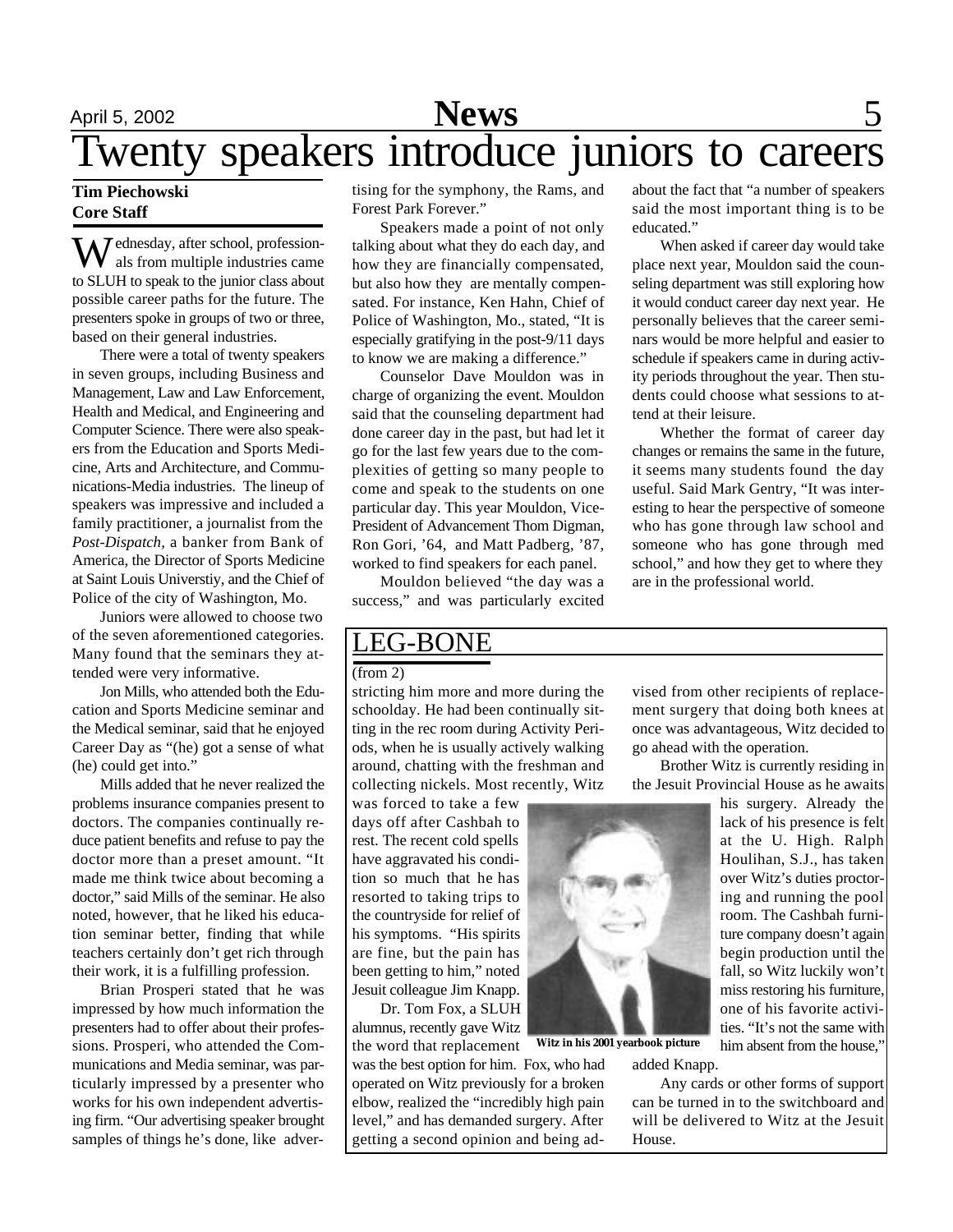## **6** April 5, 2002 ALLY

#### (from 1)

At this time, Storey and senior Jake Boesch, another GSA organizer, have given prayer services to juniors and seniors, asking them to sign the pledge and to stamp out racism. The two will give the same prayer service to freshmen and sophomores next week.

During activity period the next four school days, from April 5 to April 10, members of the GSA will have pledges available to sign at tables outside the cafeteria. The action of the group culminates on April 10, a national homosexuality awareness day. The day focuses on the silencing of homosexuals due to detrimental misconceptions by other people.

Harrison agreed that the real problem is the silencing of students with a wide range of concerns regarding homo-

sexuality. "Silence is violence," Harrison stated, quoting St. Theresa. According to Harrison, issues ranging from gay family members to concerns about a student's own sexuality often go unaddressed because of discomfort surrounding the issue of homosexuality. Students fear being ridiculed or ostracized by other students if they bring up their personal concerns aobut homosexuality, and thus turn inward.

Vulnerability is a key issue. Recent studies show the lack of comfort that people feel in school about sexual orientation. Two out of five homosexual or bisexual students do not feel safe at their school because of their sexual orientation. In addition, homosexuals are four times more likely to commit suicide than heterosexuals. Troubling statistics like these, as well as what Harrison calls a "sense that one day this issue is going to come into the open," led to the formation of the GSA. "Let's not wait for a body to look at," Harrison said. He hopes to lower such statistics.

Harrison believes that one of the most serious problems for a person with questions about homosexuality is a lack of information. "If you're a heterosexual, you get all sorts of advice in theology class," Harrison said. "A gay kid gets none of that."

Harrison asserted that a lack of open dialogue about homosexuality contradicts SLUH's theory of education, to make a fully developed person. "That's the whole point of education, to integrate body, mind, and spirit into Christian adulthood. If a student is uncomfortable expressing (concerns about homosexuality), then that's a whole area of their life that they can't talk about."

Harrison acknowledged the impending storm of opposition towards the GSA. Among the concerns are a lack of understanding about homosexuality and the group's purpose. Harrison believes that Catholic teaching is on the side of the GSA. The Catechism makes a distinction between orientation (the fact of being a homosexual) and action (engaging in homosexual activity). The GSA functions as a

*"I am an ally for gay, lesbian transgender, and bisexual people. I believe that every person has worth as an individual. Every person is entitled to dignity and respect, regardless of race, sex, creed, or sexual orientation." —SLUH Ally Pledge*

> means for people to feel safe and to provide help to those who need it, and is not an organization designed to facilitate sexual activity.

A faculty member expressed great concern, however, that the lack of maturity among high school students could lead to rash decisions about sexual orientation. An immature high schooler may be still struggling with issues of homosexuality, but feel pressured to make a decision because of all the backing of the GSA. Some teachers also fear that the anonymity and the promise to help contained in the pledge, while well-intentioned, puts inexperienced people in a position of great influence to a person in a very fragile psychological state. They feel that the pledge gives too much responsibility to those not trained to handle such an issue.

The members realize that there will be

opposition, but Harrison is confident that there will be no violence, though the struggle for gay rights has often been checkered by violent incidents. "I'm not worried about it because I know SLUH won't tolerate it," Harrison said.

Despite this confidence, some teachers believe that members of the GSA will be targeted and suffer emotionally if not physically. "I don't want to see anyone get hurt," one teacher said.

Though the GSA has already received many signed pledges, the continued success of the program is uncertain. "We have to wait and see about that," said senior Nick Brescia. "I've seen a lot of people out doing this thing. I think their influence is pretty strong right now."

The prayer service met with mixed reactions despite Brescia's optimism. A

> junior said, "It seemed like they were forcing the lifestyle (of homosexuals) on me. I don't have a problem with the lifestyle, I just don't want it forced on me." He thought that the analogies with racism and Christianity lost relevance when homosexuality was discussed.

> A senior confirmed a general feeling of discomfiture that surrounds the issue, saying, "I'm not really comfortable with anyone talking about any kind of sexuality."

Both Smith and Harrison agreed that the point of the GSA is to get students to realize the effect that their speech and actions have on other people. "We want to get people to see the reality and the results of their actions," Harrison confirmed.

Harrison said that the Alliance's goal was pretty simple. "I'd like us to be able to say 'SLUH' instead of 'my name' on the pledge."

Due to a combination of sensitivity to the newness and controversial nature of the GSA, as well as the trepidation of many of the members, the group will proceed slowly. "We'll go only as fast as the slowest person wants to go," Harrison said.

Harrison summed up the issue of homosexuality at SLUH saying, "If it's important to a student, then it's important to God, then it's important to SLUH."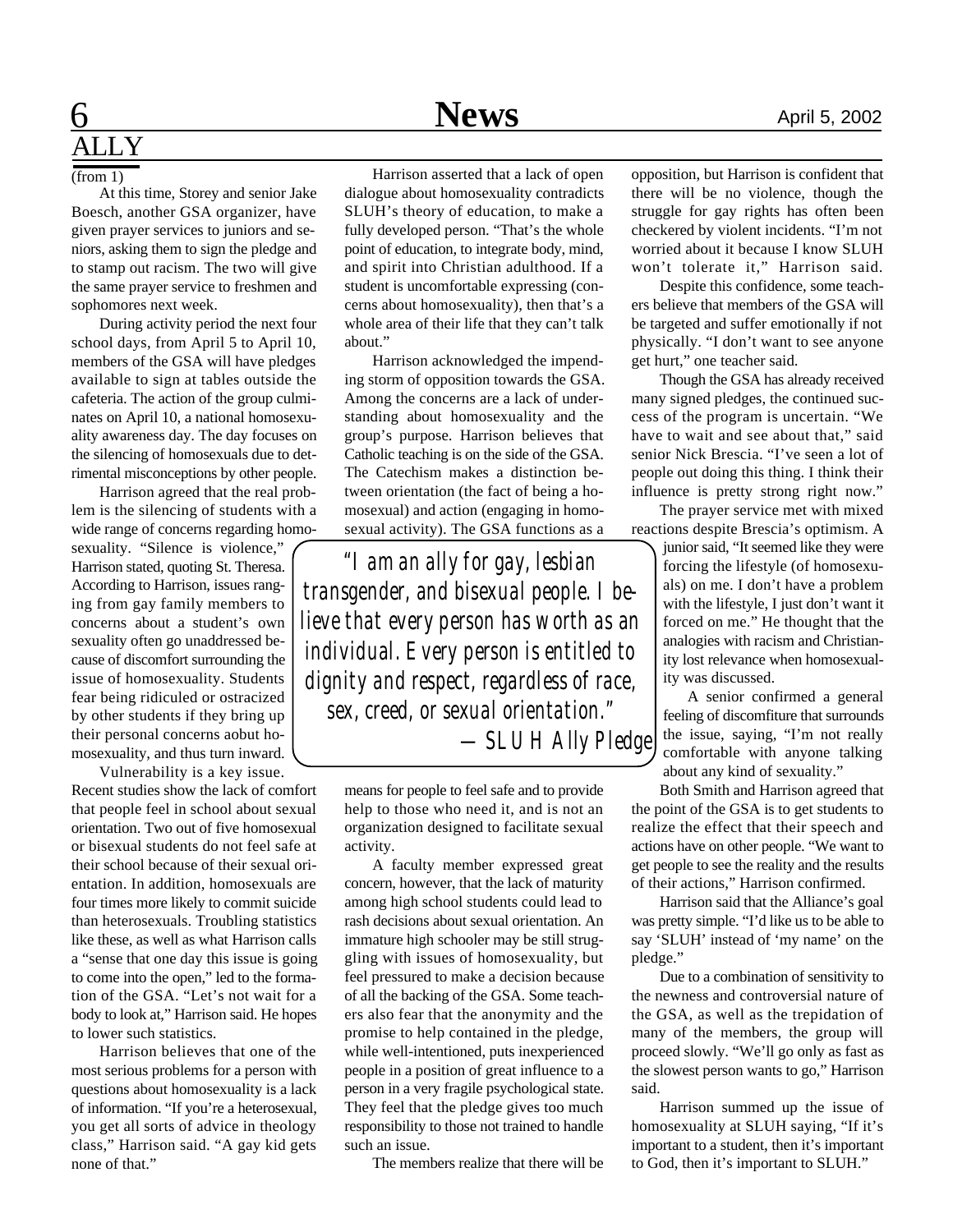### April 5, 2002 **Sports** 7 Diamondbills outscore foes 47-6 in four games **Sports**

### **John Stewart Reporter**

 $M$  any of the SLUH community travwas no different for the Jr. Bill varsity baseball team. However, they did not travel as far south as much of the student body. The Basebills spent much of their time pummeling inferior foes in the Ritenour Tournament at Heine Meine field in deep South County. They ended Spring Break with an impressive 4-0 record as they outscored their opponents 47-6.

"Games like those are good for our kids early in the season," said head coach Steve Nicollerat. "It gives the kids confidence to do things they may not feel they are capable of. It's good experience leading up to our more important games later on."

The RawlingsBills defeated the Rams of MICDS 8-6 in the first contest of the regular season. Staff aces Matt Lange and junior Tyler Faulstich combined to cool down the big bats of the Rams as they held

MICDS to 8 hits and overcame 4 U-High errors. SLUH batters plated 8 runs on 16 hits that were spread throughout the entire lineup.

"Sometimes the ball looks like a grapefruit. Sometimes it looks like a golf ball," commented junior Nate McMahill. "Fortunately for us, the ball looked like the grapefruit for us today."

The next matchup proved to be quite a favorable one as they completely outmatched the Rough Riders, winning 16-0. Scoring 16 runs is always a great accomplishment, but an even greater feat on this day was that five SLUH pitchers combined for a no-hitter, with only one base runner reaching on a walk. The pitching staff dominated the Rough Riders, striking out 11 of the possible 15 outs in the game.

"We all did a nice job of hitting our spots and keeping the batters off balance," said winning pitcher Andy Hecht. "It's nice to know that there are so many guys on this team that can go out and consistently get guys out."

The Wolverines of Vashon turned out to be the TPXBills' next victim as Faulstich turned in another solid performance. Not even basketball Prep Player of the Year Jimmy McKinney could touch Faulstich or reliever Tony Sneed on this day, as they made the Wolverines' bats seem porous. Senior standouts Tony Aiazzi, Eric Enright, Andrew Zimmerman, and Jim Manning led the offense as the four combined for 7 hits, 7 runs scored, and 4 RBIs.

"We just wanted to put the ball in play and see what happens," said platoon left fielder Tony Aiazzi. "We did a nice job of putting the bat on the ball, and it led to good things."

The final action for the Jr. Bills in the Ritenour Tournament was against DuBourg, whom they blanked 10-0, sparked by outstanding pitching performances from junior Matt McArthur, sophomore Jeff Milles, and freshman sensation Matt Ikemeire. The trio allowed only three hits over six innings while striking out a total of ten. The offense was

### Rollerhockeybills roll through tough times **see EASTON, 9**

### **John Pimmel Reporter**

Normally, as winter fades to spring,<br>the U. High spirit fades as well. the U. High spirit fades as well. Attendance drops at sporting events, and few fans even show up to cheer, save the faithful. Super-fans or best friends (occasionally those guilt-tripped into it) stand out in the hot sun, watching as SLUH's finest struggle on the field of competition. Wouldn't you rather be inside the airconditioned finery of the South County All-American? Well, you can be. Some of the roller hockey faithful have been there already.

The Blackbiscuitbills kicked off their spring season with three practice games. The Jr. Bills showed some tenacity on the front lines and in front of the net, but ultimately finished with an 0-2-1 record in the preseason.

The team then made the trip out to St. Peter's for the season opener against Vianney. The Griffs flashed some impressive puck handling and passing skills, jumping out to an early 3-0 lead. Mike Gau started in the net for the Oversizedglovebills, facing 33 shots all told.

Junior Nathan Linneman took the game onto his shoulders at the 9:06 mark of the first half. Dancing through the defense, he cut across the front of the net and proceeded to utterly embarrass five fullgrown Golden Griffins, scoring the Jr. Bills' first goal. The game went back and forth with the Bills constantly clawing back. Perhaps it was the long trip on highway 70 or the slickness of the Griffin uniforms, but the J-Bills ultimately fell 9- 4.

Their bellies full of fire, the Jr. Billikens lined up in front of Gau once again. However, the Spartans of DeSmet decided a blue and white win was not in the cards. With DeSmet dominating most of the game, the Junior Bills found themselves down 4-0 early in the second. Scoring two second-half goals (roller hockey

games consist of two 17-minute halves), the Jr. Bills relied on their tenacity to pull through. Unfortunately, what they needed were goals. Falling 6-2 in a hard fought game, the Bills looked forward to their rematch with Vianney.

However, that rainy Friday rematch was destined to be a quick one. Despite their best efforts, the Junior Bills were mercied 10-0 less than a minute into the second half.

But it's not all heart-breaking news, Jr. Bill friends. The Wafer-Sized-Puckbills roared in two easy victories over St. Pius just recently. Andy Skosky, who scored the game-winning goal and assisting on another goal in their latest game said, "Yeah, well, I figured someone had to score. At least I didn't fall down."

So you see, Roller Hockey faithful, there is a silver lining in every cloud. At least it won't be hot and blinding at the Matteson Tri-Plex this Friday at 10:00. There's also a game Friday, April 12th against the Cadets of CBC.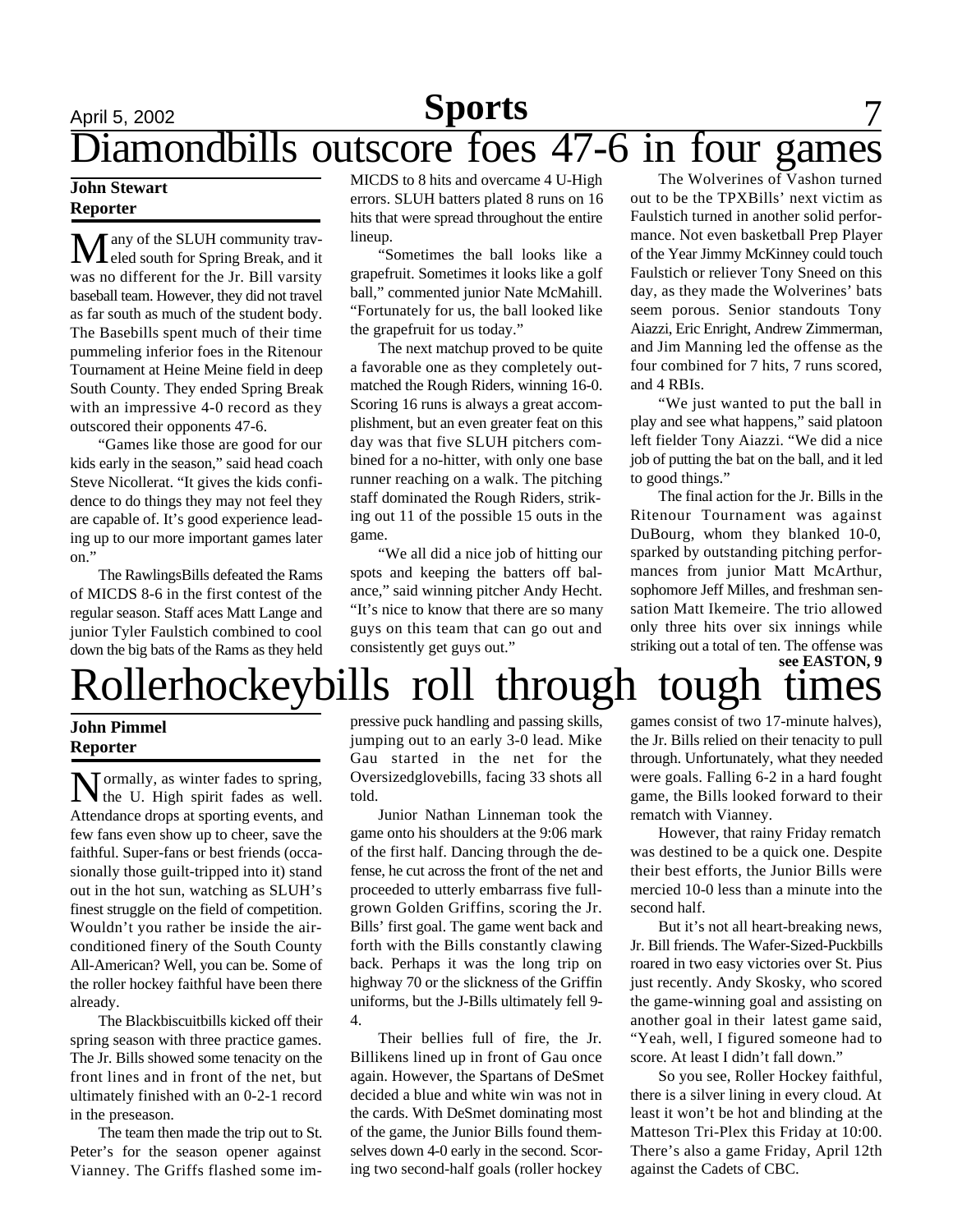# **8 Sports April 5, 2002** Tracksters leap out of starting blocks

### **Brian Gilmore Reporter**

After a long and dark winter, spring<br>has finally arrived. Spring, a time fter a long and dark winter, spring when young marsupials free themselves from the confines of their mothers' wombs and frolic in green pastures. Spring, a time when young lovers become engrossed in the reverie of Cupid's arrows. Spring, a time when heavy rains, near-freezing temperatures, and freak ice storms wreak havoc on track schedules. After the cancellation of two meets and many practices due to the typically abominable St. Louis weather patterns, the 2002 edition of the SLUH Trackbills finally got their freshlylaced shoes dirty on Wednesday in the MCC Relays at Vianney after five weeks

of practice.

Gametime temperatures were in the 40s and would fall more as the sun went down. Armed with layers of warm clothes, the McCarthyBills toed the line with the best relay teams the MCC had to offer, looking for redemption after a 4th place finish at the Relays last season. Perhaps more importantly, though, the meet would allow athletes and coaches a chance to see how they stack up with real competition for a change, a pleasant deviation from daily practice.

After the dust settled, SLUH not only left Vianney with valuable race experience, but with a first place performance to boot, defeating second place DeSmet 88- 86.

Coming off another strong cross coun-

# Volleybills open season with 15-3, 15-9 defeat of Chaminade

### **Brian Wacker Reporter**

The Volleybills began their journey<br>towards the state title on March 19 he Volleybills began their journey with a solid victory over the Red Devils of Chaminade, 15-3, 15-9.

The SpikeBills had their wrists taped up, formations memorized, and "Pump Up The Jam" repeating in their heads as they went into their first match against Chaminade. The fate of the match was determined early as SLUH jumped out to a convincing 10-0 lead in the first game. Big smashes from senior outside hitter Jim Lutkewitte helped set the tone. "We were really clicking well in the first game," Lutkewitte said.

The KarchKarayBills put the first game away after allowing three scattered points to the obviously overmatched Chaminade squad. "It's not only that we were more talented, but they have a pretty young team," said senior Captain Ryan Harris of the boys from Frontenac.

The second game did not start as well as the GabrielleReeseBills may have hoped. They surrendered 5 early points in the beginning of the match, as Chaminade actually pulled even with the Jr. Bills at 5- 5. Then coach Terry Quinn called a timeout to set the guys straight. SLUH put its starters back in and eventually put the game away by a score of 15-9. "I'm not exactly sure what happened at the beginning of that second game," recalled senior John Thuet, "but I know that we'll be happy to forget about it."

The BumpSetSpikeBills continued their trek towards the state title with a crucial early-season matchup against DeSmet last night. In a great match, the Jr. Bills defeated the Spartans 15-5, 15-10. This win will definently give the Volleybills confidence as they get ready for the challenges that lay ahead.

The varsity volleyball team looks to continue its success with a match at Parkway Central tonight at 5 p.m. All fans are welcome.

try campaign, the middle distance team looks to be tops in the area. Paced by seniors Tom O'Brien, (the second-fastest returning miler in the state), John Parr, and Pat Leinauer, the middle distance team should provide quality points for the overall team total in meets.

On Wednesday, the 4 x 1600 relay team of junior Kevin Crean, Leinauer, Parr, and O'Brien started the day off in style, cruising to an easy victory in 19:12.4. The distance medley team of Parr (1200m), Crean (800m), senior hurdler Brian Gilmore (400m), and O'Brien (1600m) also saw victory come their way, withstanding a charge from DeSmet to win going away in 11:10.8. Overcoming a slight deficit in the anchor leg, O'Brien ran even with an unfortunate Spartan until the bell lap, before dropping a killer 1:03 final lap on him to win handily.

"It was a good race for us," said Parr, "and I thoroughly enjoyed dismantling (DeSmet's Sean) Hartling in the opening three-lap leg."

Not to be outdone, the sprint team showed strong promise, winning the 4x100, 4x200, and placing second in the 4x400 and sprint medley. Sophomores Brent Harvey and Dan Heard and seniors Tim Boyce and Josh Saleem nailed down the 4x100 (45.4), with sophomore Steve Nagel stepping in for Heard to win the 4x200 (1:35.3).

"It was nice to see everyone running some great races at a cold, early meet, and it was especially sweet to beat CBC in our relays," noted Boyce, "but I still hate running the 400."

Senior Reid Heidenry turned in a very impressive performance, leading the jumpers to a first place tie with DeSmet with his massive bound of 6'2".

"It was a tad bit nippy out, but I just tried to sky high," Heidenry said. His jump of 6'2" was a personal best, and puts him on the early track with some of the best high jumpers in the state. Heidenry, senior Karl Guenther, and junior Rockhurst transfer Tim Steitz will hold down the jumps this year, with help from Dan Mooney and a variety of others in the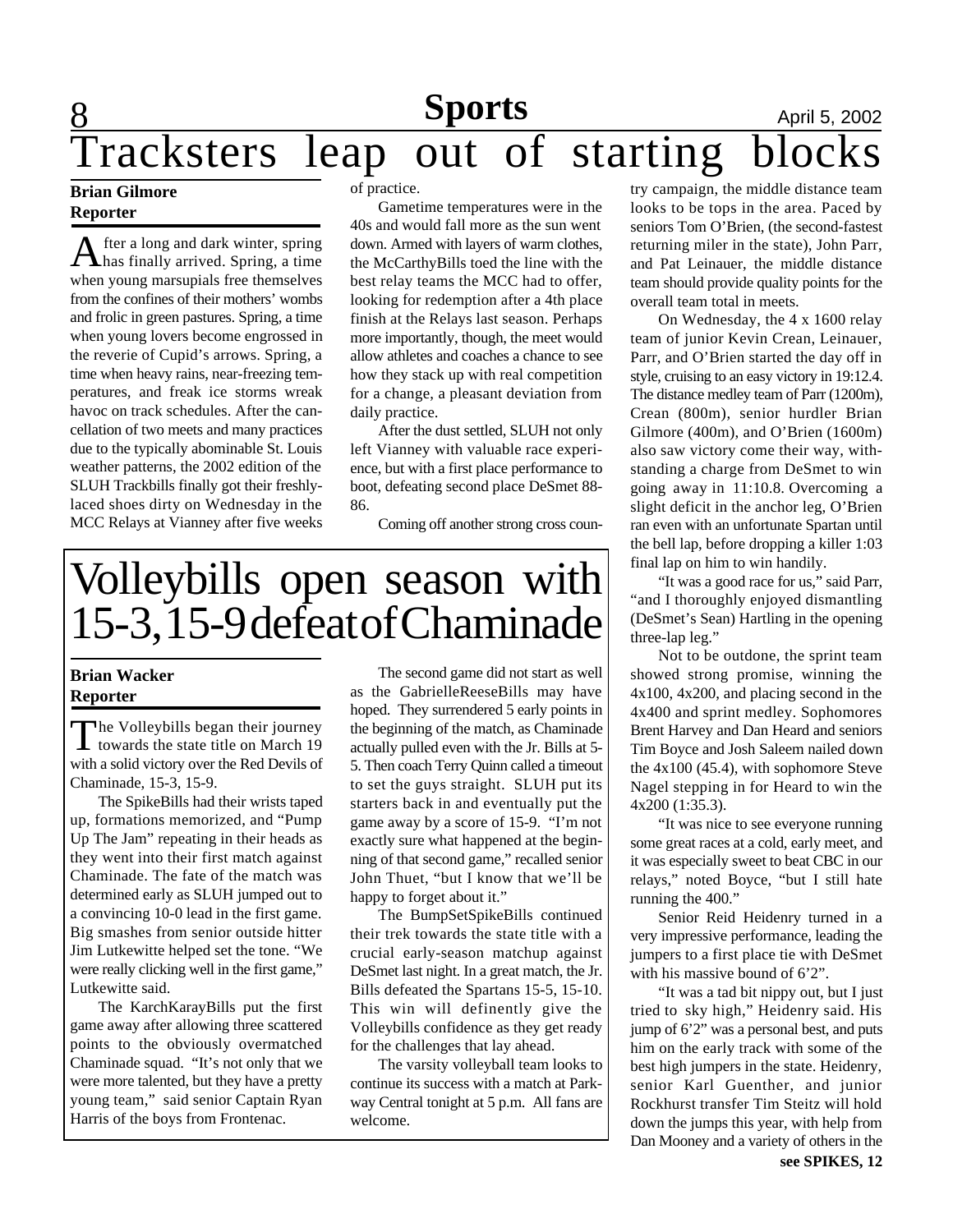## **April 5, 2002 Sports** 9 Lacrossers crushed by '01 champs DeSme

### **Jim Fox Reporter**

A fter starting its season with a flurry,<br>the SLUH lacrosse team finished off<br>its pre-break schedule a week and a half fter starting its season with a flurry, the SLUH lacrosse team finished off ago with a tussle against DeSmet, and now looks on to the rest of their season. In a highly anticipated rematch of last year's state semifinal, the Jr. Bills fell to the mighty state champion Spartans 13-0.

The game was slated for a four o'clock start last Monday, and it seemed the Markmillonbills were right on time. After allowing an early goal, the Jr. Bills started their first offensive chance with good pass work. The Jr. Bills worked the ball around, holding possession and looking for a good shot. Unfortunately, the Hollywoodmarechekbills could not take the next step and put a ball in the six-by-six. The Spartans, on the other hand, were able to finish their opportunities despite valiant efforts from a resolved defense, and the first quarter ended 3-0 in favor of the Spartans.

The second quarter would be much of the same, with the half ending at 6-0 DeSmet. One of the better aspects of the Laxbills' play was their fervor in attack and their winning of the groundballs, one of the more important aspects of the game. The swarming Spartans proved to be too much, though, and their discipline and skill gave them the edge in the groundball category.

The second half saw many an opportunity for the Junior Bills to jam a foot in the door. The Spartans, although domi-

nant with their possession, were not perfect. Almost all of the SLUH possessions came on DeSmet penalties, and they had almost five minutes of man-up play, but again, no shot found the net. The Spartans again put up at least three goals in each quarter, and the final whistle blew with the J-Bills behind 13-0.

With the bulk of their games underway now that spring break is over, the team is looking to put past woes behind them and play the way a state contender should. The CoachBarrettBills played last night against a perenially strong team in Parkway West. The team plays again Monday night against a strong Vianney team at 4:00 at either Soccer Park or Vianney, so keep your schedules clear and ask your Lax buddies on Monday where you should go to root 'em on.

### CES

#### (from 4)

challenges," said McCall. The SLUH presentation was the final of the day, consisting of two skits and a game.

Two of the skits were set in an average classroom at SLUH and the other at a store in the mall. "We basically wanted to show what it's like for a minority at SLUH. I think people could relate to our experience through the skit," said Jeremy Ward.

With this theme in mind, the second part of the presentation was the color game and got everyone involved. Each person was given a color with specific instructions about how to interact with every

other color. Scott Cunningham, president of ACES, called the game a way for people who are usually in the majority to get a chance to feel what it's like being a minority and experiencing stereotypes and discrimination. Ending with a discussion about the skits and game, the presentation was well accepted by the conference. A Loyola-New Orleans administrator even and dance were diverse, bringing together various styles from Dallas to Michigan. "It was really fun to see how teenagers dance across the Midwest," said senior

Reid Heidenry. Protestants, Catholics, Jews, and people from other religions all participated in the Mass that ended the conference on Sunday morning. Spirits were high as students returned to the airport discussing the friends they made and plans for their schools.

For many involved, the conference was the beginning of work to end discrimination and stereotypes at their schools. For others it was another step in the long pro-

invited the group to present to his school community.

**ACES members flash Junior Bill signs on their trip to Dallas.**

Saturday evening was left for time to relax or dance, as a DJ provided music through the night. Of course the music

cess that will hopefully bring cultural awareness and sensitivity to classrooms at not just Jesuit high schools but all schools across America.

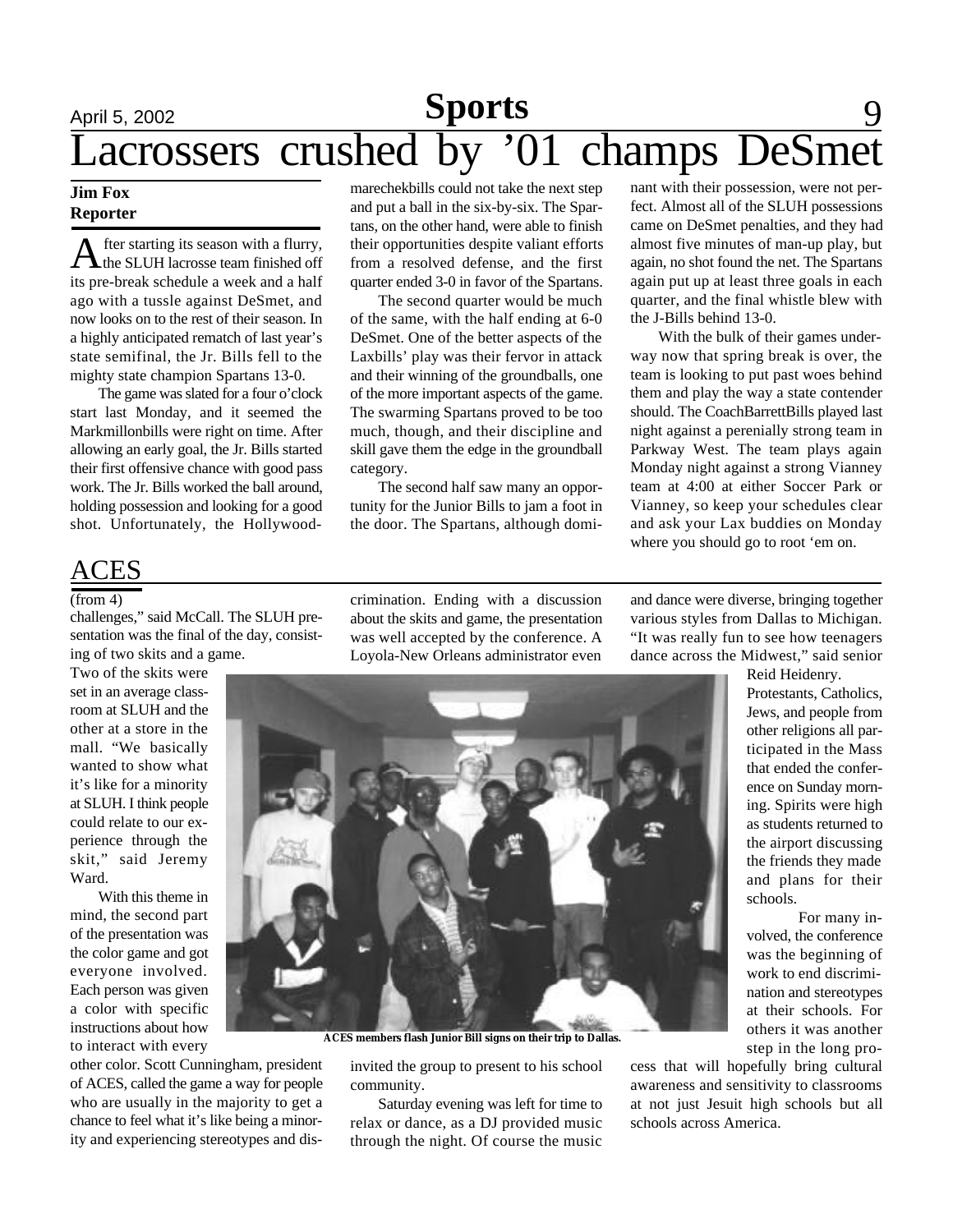### **Sports** April 5, 2002 Speedskater Meek glides to 3rd at Nationals **Sports**

### **Jon Britt Reporter**

 $\mathcal I$  hen one thinks about the elite speedskaters from the past, names like Dan Jansen and Bonnie Blair come to mind. Currently, skaters such as Apollo Ohno and Christine Witty dominate the sport. In the future, however, a new name might emerge in the speedskating world: Patrick Meek. That's right: SLUH sophomore Patrick Meek has a great chance to represent the United States in one of the upcoming winter Olympic games.

While many Jr. Bills took spring break trips to the beaches or the slopes, Meek traveled to Pittsburgh, Pa. to compete in the U.S. Speed Skating National Championship. Competing in the junior age group, Meek skated several races a day for three continuous days. After an easy quarterfinal in the 1500- meter short track, Meek qualified for the semifinals, in which the three top-ranked skaters in the country were placed.

After getting off to a decent start, Meek was forced to go around Paul Dyrud, from Minnesota, after Dyrud slipped coming out of the turn. As a result, Meek went into the turn two deep with Dyrud. Although Meek felt he committed no foul, the judges disqualified him from the race for impeding another skater.

After easily making it to the finals in the 1000-meter race, Meek was forced to lead most of the race after one of the top skaters, Kreg Greer, fell with seven laps to go.

"When I saw Kreg fall, I figured I had to pick up the pace in order to have a chance at winning," explained Meek.

Unfortunately for Meek, he was passed with a half lap to go by Zach Goldberg from Maryland.

Later that day, Meek also made it to the finals of the 500-meter race, but he received the number five spot on the line, the most difficult spot from which to take the lead. His strategy was to go around the turn on the outside, then cut through the pack on the first straightaway. While doing so, Meek's skate tangled with one of his opponents', causing them both trouble. Meek finished the race in fourth place after one of the skaters got disqualified.

The next challenge for Meek was the grueling, 27-lap, 3000-meter race. After conserving energy and staying with the pack for the first part of the race, Meek broke to the front with about seven laps to go. His strategy worked here, and Meek

ended up taking second place.

"I wanted to take the lead with enough laps to go so I wouldn't be caught in a sprint in the end where something detrimental might happen," Meek commented. "I

was really pleased with my overall performance." This second-place finish helped Meek achieve third place overall in the meet. His outstanding performance also assured him a spot on the U.S. Junior Olympic Team and possibly a spot on the U.S. Junior Category I Team.

Like so many all-time great athletes, Patrick Meek had talent at a very early age. He has been skating since the age of three. Although he is naturally talented at the sport, many long hours of training and practicing have made him the prominent skater he now is. About four times a week, Meek has an on-ice practice that lasts two hours. Every other day of the week, he lifts weights and runs for about an hour and a half to keep in shape.

Perhaps another reason he has excelled so much is his genes. Like the Skeleton gold medalist Jimmy Shea, Meek has inherited ability from two generations of skaters. His grandfather was a wellknown local skater, and his father was one-tenth of a second away from making the national team.

Although this might be the reason he started skating, he has never felt pres-

sured by his family to continue. "Sometimes I think my dad would like me to stop (skating) because it is such a large committment that he has to make. But I haven't stopped skating because it is the thing I love to do," said Meek.

Although he puts a large amount of time in skating, Meek does not let his schoolwork fall behind. "It is very diffi-



**Meek, above, practices at Kirkwood Ice Rink.**

cult to manage skating and school at the same time," Meek said, "but the teachers here are very understanding and have made it much easier for me to manage." Meek has considered transferring to

a school in upper Michigan where he would train at the U.S. Olympic Training Center in Marquette. However, as of now, he is going to stay at the U. High.

Meek holds his goals high and aims to be in the Olympics. "Four years away is a long time, and a lot can happen. (Being in the Olympics) is my dream and I have a pretty good shot, but we'll have to wait and see."



The Lacrossebills beat Parkway West 11- 2 last night. The Brinebills were led by Junior attackman Ryan Dugan as he scored several crucial pull-away goals later in the game.

In baseball, the Nicolleratbills squeaked by a previously undefeated Chaminade team 9-7, with junior first baseman Andy Hecht sealing the win with a terrific diving catch to end the game.

The Tennisbills also beat Parkway West with a 5-2 win.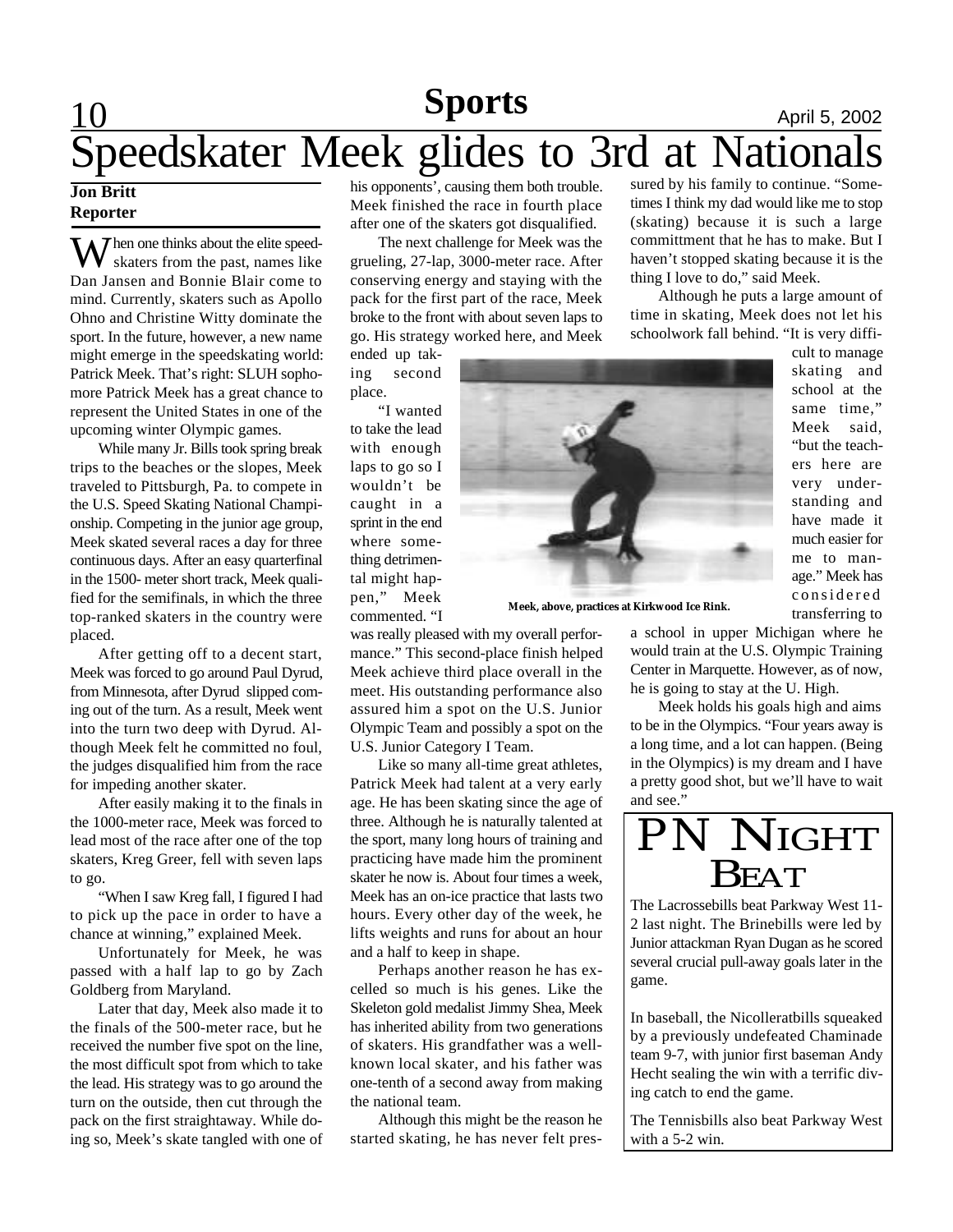## April 5, 2002 **News** 11 HOUSE OF CARDS

#### (from 1)

One model that has shown success at a school in Australia where Economics teacher Suzanne Walsh and Sheridan have taught is the house system. In this system, the school is divided into a number of houses. Each house is composed of several homerooms. Each homeroom would have a homeroom teacher, and each house would have a house master. The house master would oversee all the homerooms

### COMPUTERS

#### (from 2)

"It may or may not be our students. We'd be foolish to discount the fact that it could be some of our kids, but we'd also be jumping the gun if we didn't take a look at the possibility that it could be a wide number of people at our St. Louis U. High community," said Nicollerat.

He added, "We have a concern. I'm not sure how to interpret this."

Another problem is that students are often left unmonitored while using the computer lab. While some moderators make rounds through the computer lab, others remain sitting in the same place. Even when moderators do look at what students are doing on their computers, students can simply close anything they are looking at if they see a moderator.

"When I walk around, sometimes students click off of whatever they're doing," said one staff member who used to be a computer room moderator. "It's disturbing."

In addition, there are no moderators in the computer lab during free periods. Nicollerat does not believe not having supervision during free periods is a problem: "Maybe I'm being naive. I just can't believe a kid would do something really inappropriate knowing I'm next door or knowing a teacher could walk in."

Dean of Students Eric Clark said, "Maybe (during free periods) we should close it, but that's not fair to students who can actually use that time to do productive things."

For the most part, administrators and the computer staff think something needs

in his or her house. Every homeroom would contain students from all four classes, and a student would be in the same homeroom for his whole enrollment at SLUH. The house master would meet individually with each student in the house roughly four times every year.

Some of the goals of the house system would be to build leadership more effectively and to provide stronger communication between students and faculty

to be done. Said Clark, "I would love for young men to be mature enough to know the moral thing to do, but if we're relying on the student to do that and it's not being done, maybe we need to consider alternate ways."

Closing the computer lab during free periods, instituting moderators during free periods (possibly student moderators), and installing programs that prevent students from accessing pornography are all being considered.

However, Overkamp remains skeptical. He said, "There are costs... In some cases it's a cost in dollars. In some cases it's a cost of time or energy." He added, "I see no commitment on the part of Saint Louis U. High to offer any more payment than it already is. I'm doing as good of a job as I know how to do." In his opinion, restricting access to the computer lab will only cause students to want to get in more. The area he feels most strongly about is better supervision. He said, "I think something that would do us the most good is giving some effort toward the supervision of our equipment."

Principal Robert Bannister, who was surprised to hear how much pornography is being accessed, said, "We've tried to figure out how to stop (students accessing pornography). It's just one more thing we'll have to take a look at."

Said Nicollerat, "We have a concern that we need to look at. Let's see if the concern is a problem. We need to understand the problem. People need to dialogue. People need to talk about it."

so that a stronger bond can be made.

Though the idea of a house system has been given the most attention by the community, counselor Ken McKenna says that there is very little possibility of taking on the system in its entirety. For now, many smaller suggestions have been made, including putting senior advisors in sophomore homerooms, of extending the advisor program to include some juniors.

Freshman class moderator Tim Curdt had concerns about some of the options that involved mixing students from all four years into the same homerooms. "I'm not in favor of switching the homerooms because of the effect it will have on the freshmen and senior advisors," he said, specifically noting the first semester of freshman year as a time when the advisors are essential.

Another issue with the discussions is that SLUH will have a new principal next year. Bannister says that he has been keeping Mary Schenkenberg, next year's principal, up to speed about what has been going on.

History teacher David Barton approves of a possible house system, especially with regards to intramurals. He is currently planning to expand intramurals at SLUH to include activities not related to sports, complete with faculty all-star teams. Though the expansions are not dependent on the house system, they could benefit from it. "It would work perfectly for intramurals," he said.

However, counselor Dave Mouldon says that the process has slowed down since its start. He says that there had been a concern that those involved had found a "solution before the problem."

At this point, Bannister says there will be a period for the faculty to brainstorm ideas and give their own suggestions, with a follow-up meeting in mid-April.

"Nothing has been set in stone.... We still have a lot of meeting left to do," said Hannick.

McKenna says he thinks some people may worry about the final result, but said reassuringly, "We won't do anything we don't agree with."